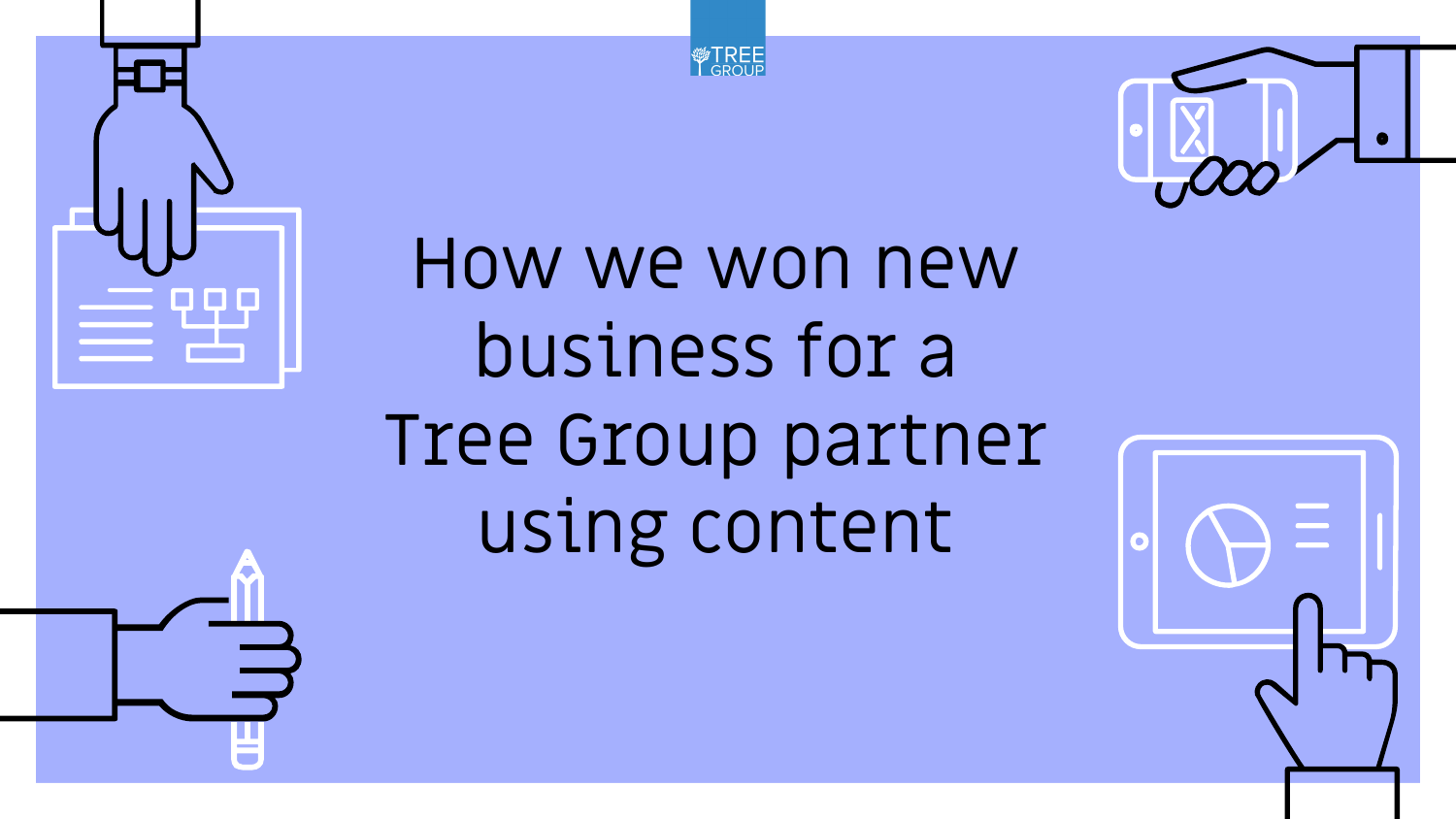

### THE MAIN RESULT...

### 11 weeks to win Short sales cycle

The customer Major German OEM / GT3 manufacturer

The project 120+ cars to be built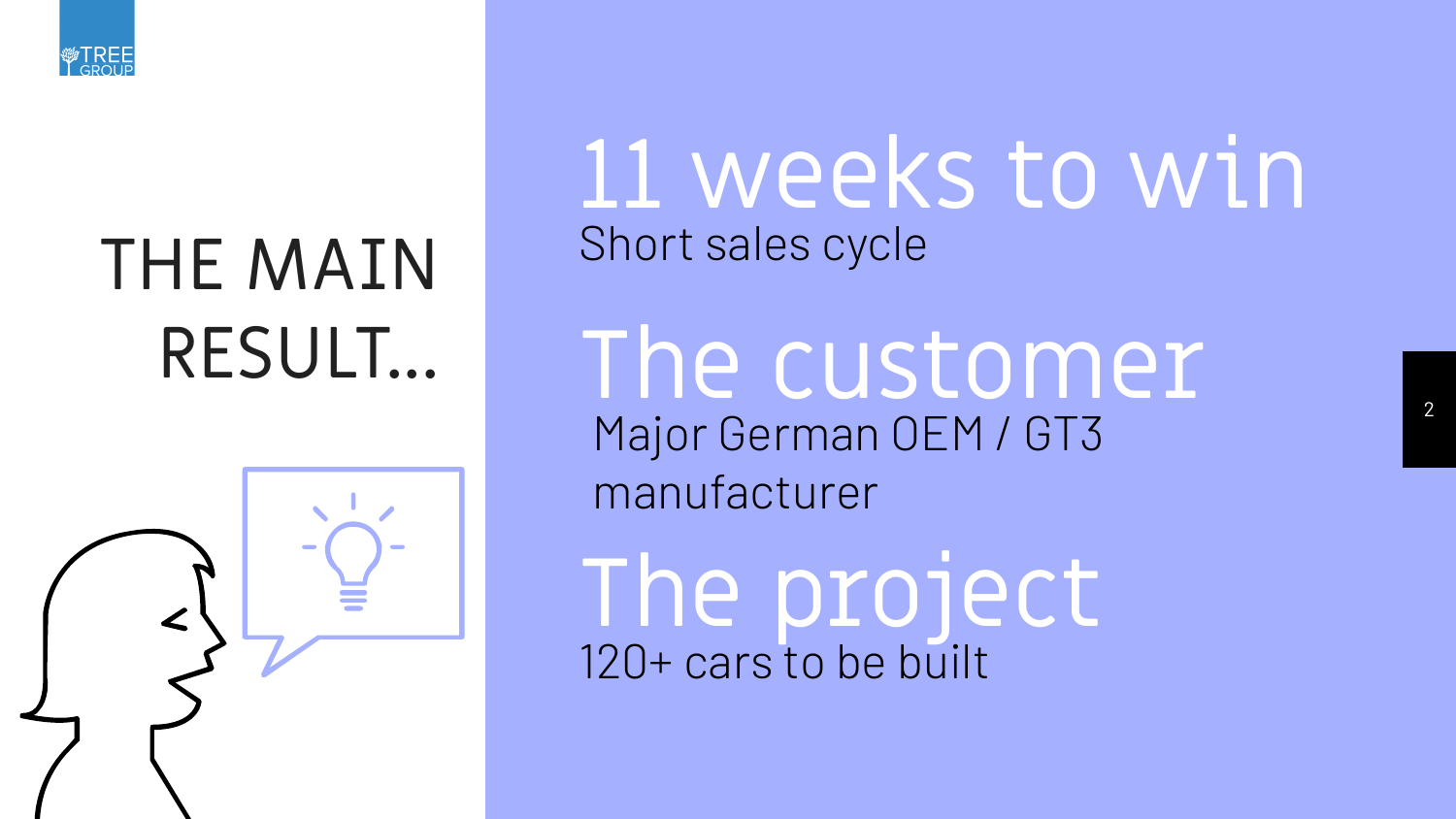

## 1. From lead to opportunity via LinkedIn

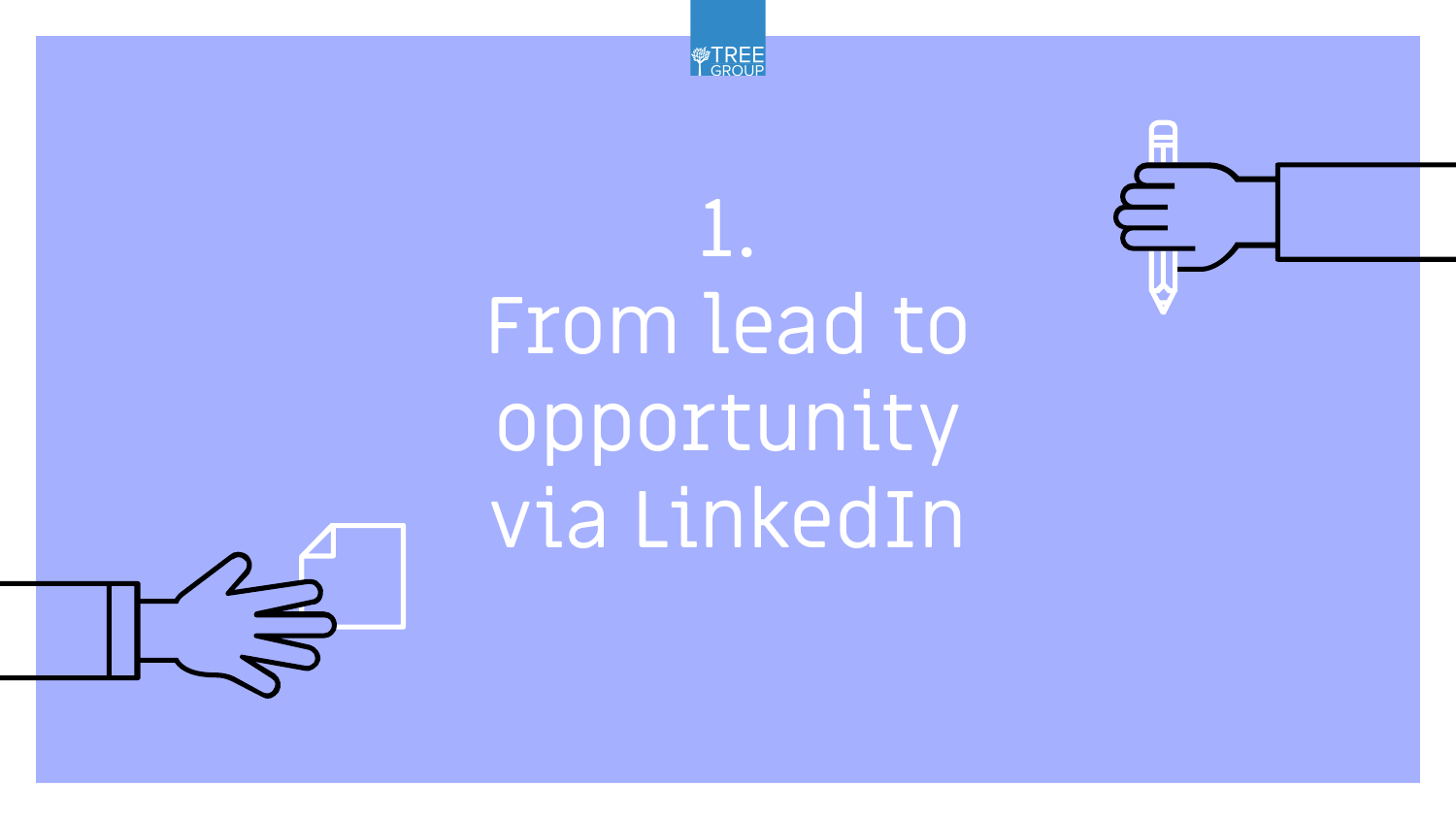

- 1. **First email sent** to highlight the product range
- *2. The person opened that email 1 time*
- 3. **Second email sent** offering a free consultation and access to technical documentation (automated with a Hubspot sequence)
- 4. *The person opened that email 15 times*
- 5. **Third and final email sent** offering a site visit and recap of the product range (automated with a Hubspot sequence)
- 6. *The person opened that email 54 times and we got a reply*
- 7. As we got a reply, the sequence automatically stopped
- 8. **Now it's over to a salesperson** to progress the conversation



4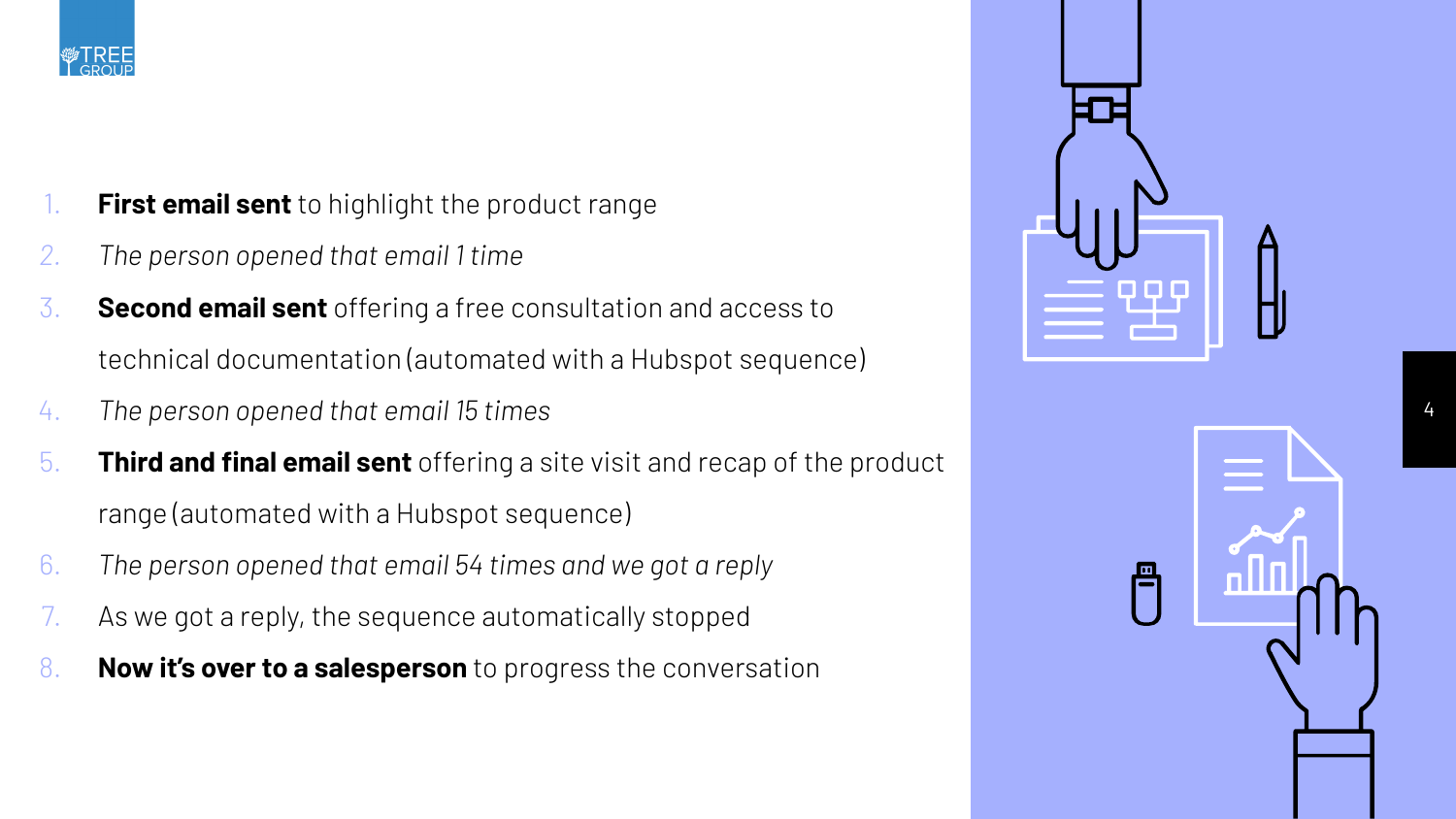



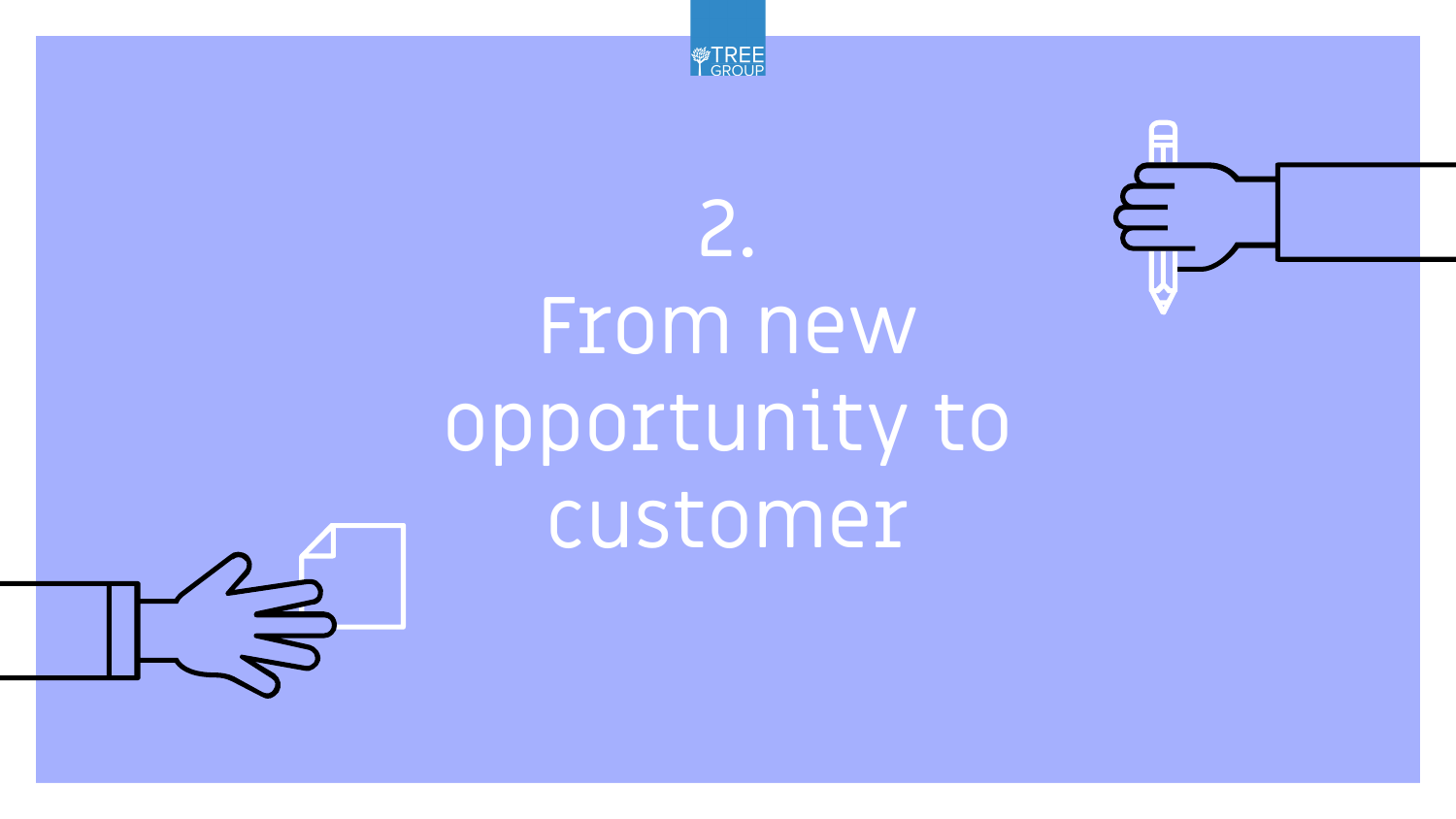

- 13. **In the reply** we found out the company were building 120+ GT3 cars for a global customer base
- 14. Then we **emailed a recommendation** with links to helpful content
- *15. This email was opened 15 times*
- *16.* We followed up with a **phone call** to ensure the prospect had understood the information and to discuss how to move forward
- 17. We followed up with **technical calls / meetings** with key players
- 18. The first **order was received** (January 2020) *11 weeks from lead to customer...*

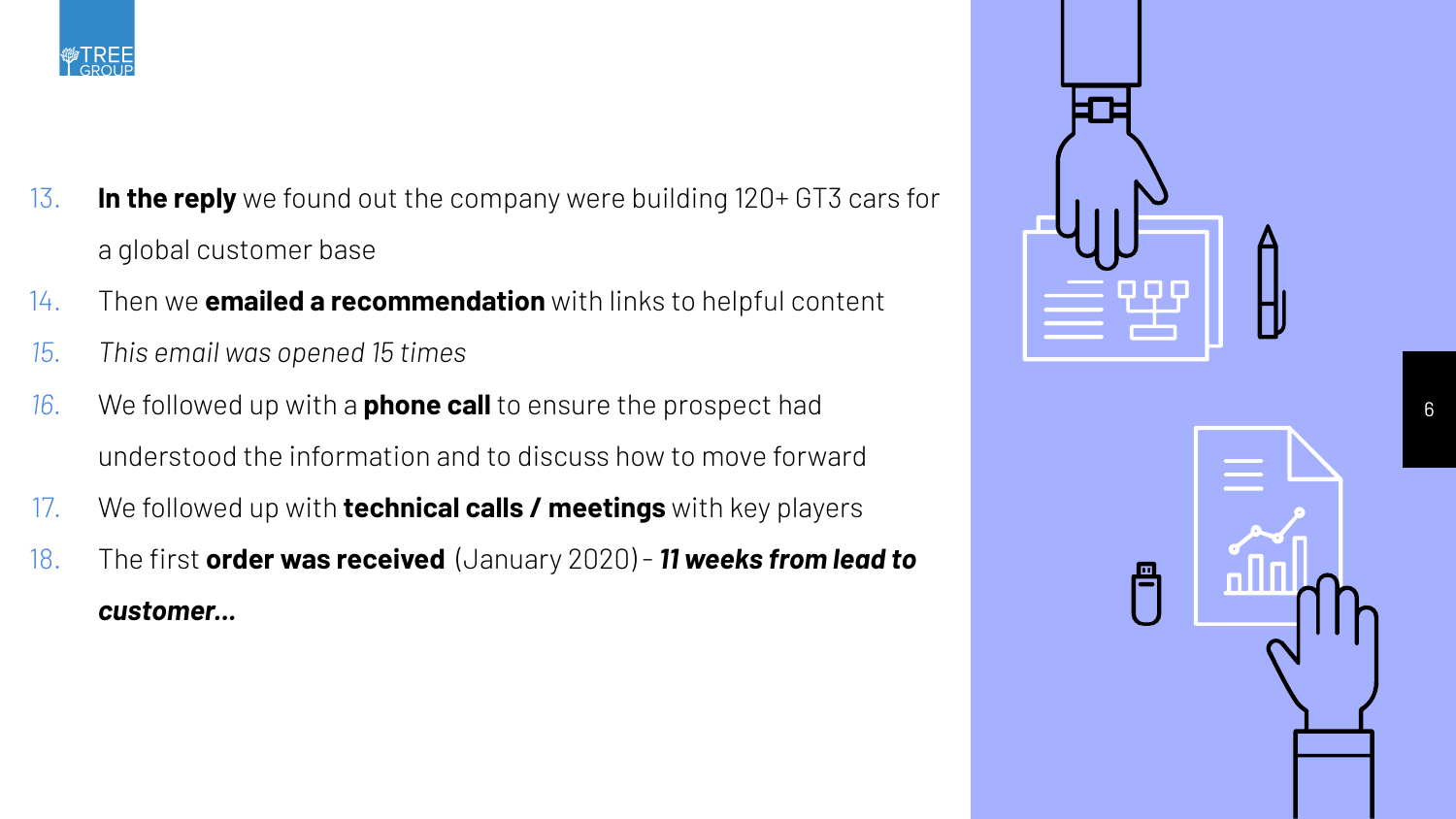# WHY IT WORKS

- We use relevant and educational content to connect with and nurture leads
- We position our partners as thought leaders in their market/industry
- It takes 8-10 contact points (emails, phone calls, LinkedIn messages, social media messages, etc) to connect with potential buyers
- We use an inbound approach and let the buyers come to us